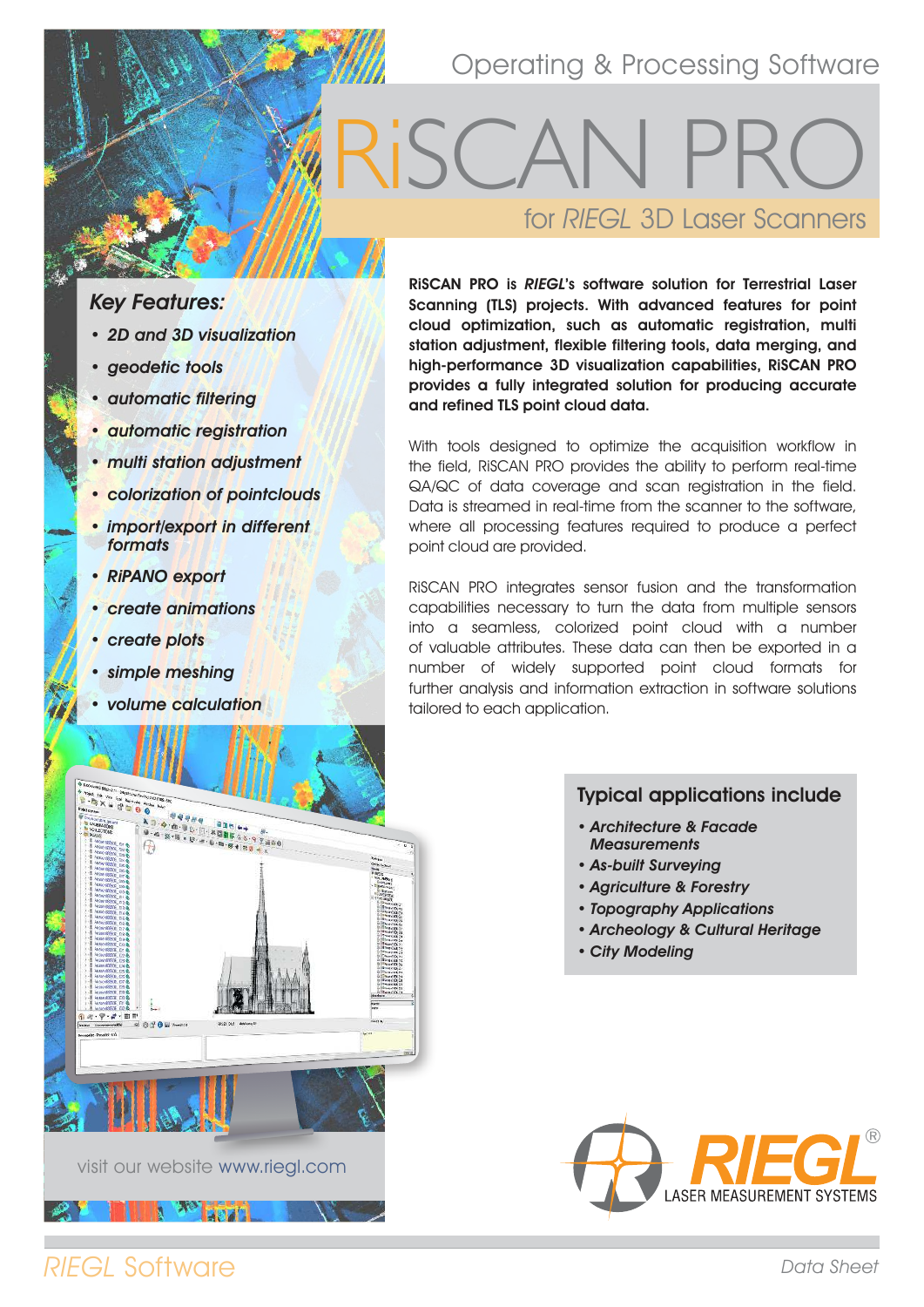## RiSCAN PRO General Information

## Automatic Registration

Automatic merging of point clouds from different scan positions. Especially tailored for VZ-i Series Scanners, it enables fast registration of hundreds of scan positions with no user interaction necessary.

## Multi Station Adjustment

MSA= Optimization of all scan positions, so that

- scan data from neighboring scan positions match
- GNSS measurements match scan positions
- measurements from tilt sensors match scan position's orientation
- scan data match externally surveyed control points statistically correct optimization with correct measurement accuracies

## Flexible Filtering

Due to the fact that scan data is based on the RIEGL data base RDB 2, filtering can be done by many point attributes like reflectance, deviation, number of echo or by isolated points, range etc..

## Coordinate Systems

Coordinate reference systems can be downloaded from the online EPSG database. User coordinate systems can be defined by supplying parameters or by importing point lists.

## Enhanced Graphics

The state of the art 3D point cloud visualization based on the RIEGL RDB 2 point cloud file format allows to visualize each and every scanned data point in 3D whereas point colors are derived in real time from any of the additionally acquired point attributes such as amplitude, reflectance, deviation, or true color.

## 64-Bit Architecture

RiSCAN PRO is a truly 64-Bit software that allows to utilize all available system RAM with the benefit of large scale parallel data processing and data visualization of billions of points simultaneously in one single 3D view.

## **ACQUIRE**

#### VZ-Line scanner control

fully customizable parameters

- field of view
- scan resolution
- pulse rate
- image overlap

#### configuration of external cameras

scan and image data acquisition in real-time

real-time data transfer

real-time 2D preview

real-time data conversion

automatic target selection

#### target acquisition

#### reflector model estimation

- circular disk
- cylinder

Ħ

 $\bigcap$ 

• corner cube prism

## VIEW

#### large dataset support

LoD (Level of Detail) support 2D, 3D, and panorama views

#### X-ray view

#### view by attribute:

- amplitude
- reflectance
- deviation
- range
- true color
- echo

#### additional view types

- height
- distance to surface

#### animations

- 3D animations
- time lapse (4D)
- slice-trough animation

#### high resolution ortho plots e.g. geotiff export

The design of RiSCAN PRO´s project structure enables smooth data transfer to numerous third party post-processing packages. The XML-based project file structure is published and well-documented thus enabling open access to all project information in an easy way. RIEGL´s RDB2 pointcloud libary allows to access all scan data in a convenient way.

For detailed information see RiSCAN PRO´s online help manual.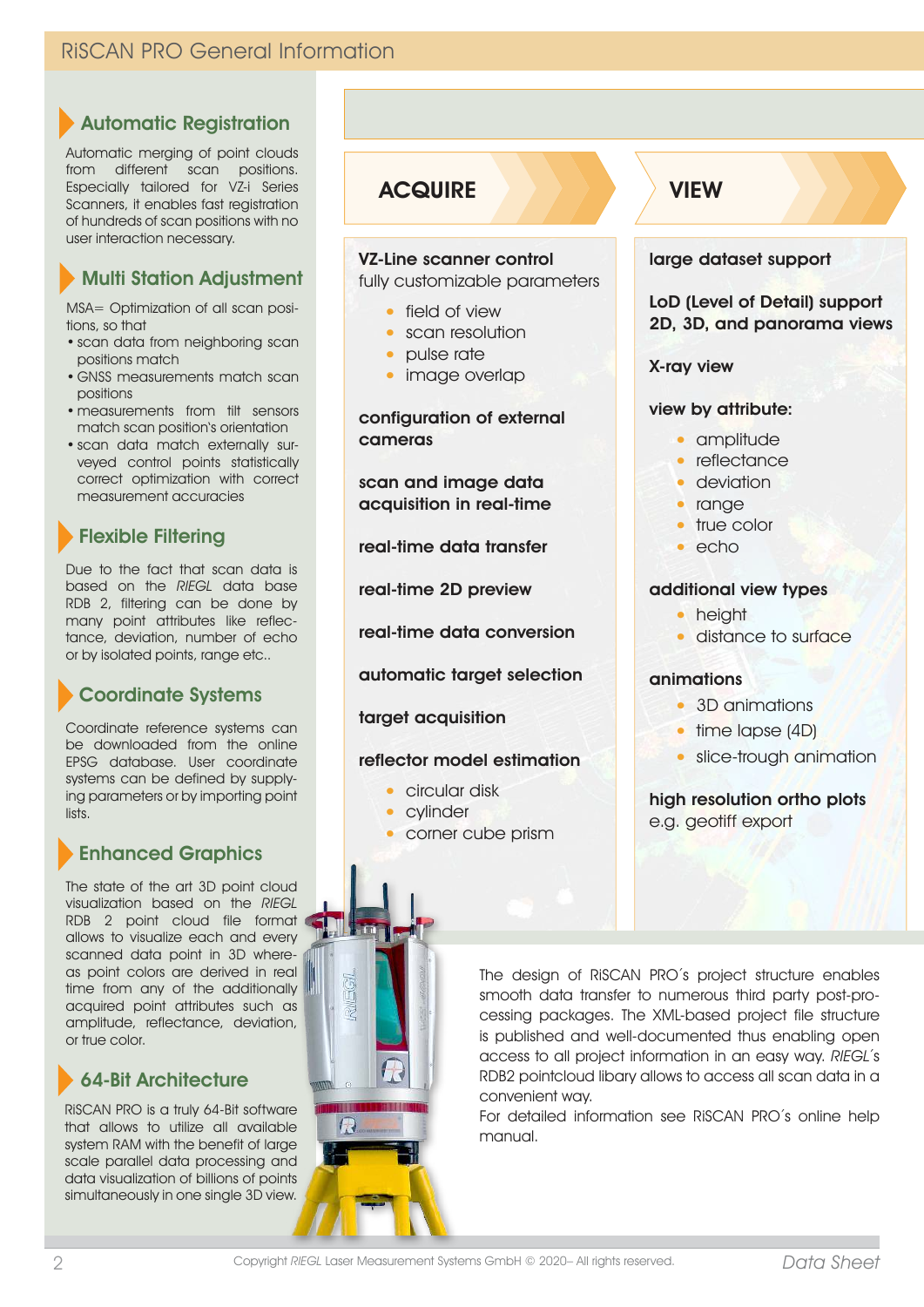## Main Features

## **PROCESS**

#### data adjustment

- automatic registration
- MSA bundle adjustment
- image adjustment
- camera mounting
- camera model
- point cloud colorization

#### project georeferencing

- GeoSysManager 2
- EPSG online DB
- custom CRS
- engineering CRS

#### filtering

- by attributes (reflectance, deviation,...)
- isolated points
- octree
- terrain
- above/below plane

#### homogenisation of scan data

- octree based point cloud
- x-ray prepared point cloud

## ANALYZE

#### meshing

- smooth
- decimate
- texture

#### volume calculation

- mesh to point cloud
- mesh to mesh
- mesh to surface
- mesh to plane
- point cloud to plane
- cut & fill

#### surface comparison

- voxel comparison
- mesh to mesh
- mesh to surface

#### polyline creation

breakline tool

contour lines

sections

sphere fitting

#### plane fitting

## EXCHANGE

#### export formats:

- .3pf
- asc Crystalix
- .csv ASCII
- .dm Datamine
- .dtm SURPAC
- .dxf Autocad
- .e57 (w/ Reg & Imgs)
- .las 1.1-1.4 LAS
- .laz 1.2 LAZ
- .obj
- .pdf, .tif, .jpg 2D Plot
- .pod PointTools • .pol Polyworks
- .pts, .ptx
- 
- .rqx RiALITY
- .stl Stereolithography
- .wrl

#### import formats:

- .3pf
- .csv ASCII
- .dp DotProduct
- .dxf Autocad
- .las 1.1-1.4 LAS
- .laz 1.2 LAZ
- .mpc Mantis
- .obj
- .ply
- pol Polyworks
- .pts, .ptx • .rdbx, .rdb RIEGL Database
- .rxp VZ-Scanners
- .sdw RIEGL ALS
- 
- .stl Stereolithography • .tif, jpg, bmp, images
- .vtp Polydata
- 

# Export as a RIEGL RiPANO Project

RiPANO is a software for fast and easy visualization of terrestrial laser scan projects. It allows CAD users to easily extract ortho views and plots for further use in CAD software. The software runs pluginfree in a browser or stand-alone on a Windows computer or a MacOS computer.

#### Note:

To export RiPANO projects with RiSCAN PRO a separate RiPANO export license for RiSCAN PRO is required.